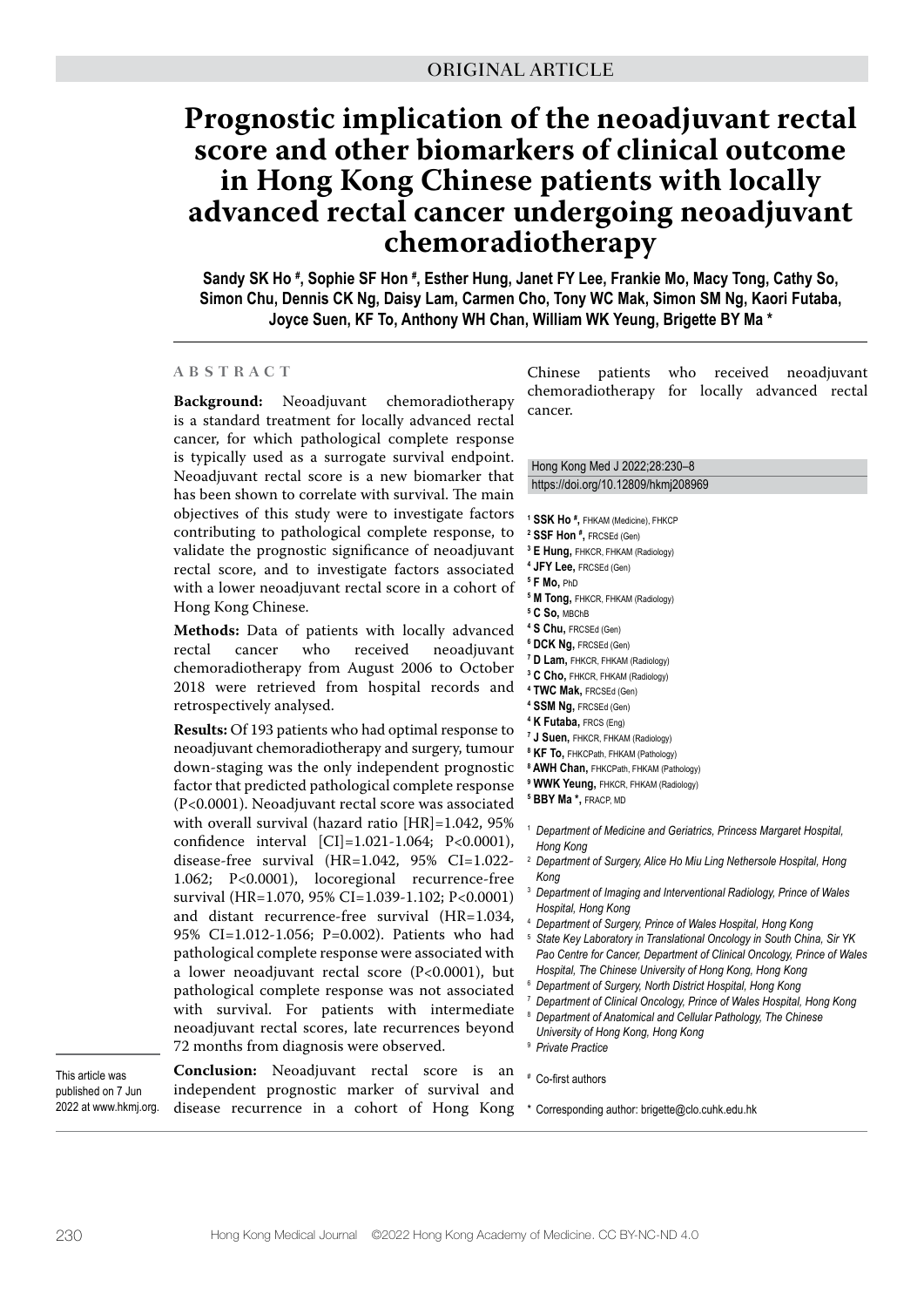# **Introduction**

Early-stage rectal cancer is primarily treated with total mesorectal excision surgery, while 'high-risk' rectal cancers can be treated with neoadjuvant short-course radiotherapy alone or concurrent chemotherapy and long-course radiotherapy (neoadjuvant chemoradiotherapy; NCRT).<sup>1</sup> Highrisk rectal cancer is defined as the presence of T3 or T4 disease, node-positive disease, the presence of close or involved circumferential resection margin (CRM) by staging magnetic resonance imaging (MRI) and/or low-lying tumours involving the anal sphincters.1 Randomised phase III trials have shown that neoadjuvant is more effective than adjuvant chemoradiotherapy, as it can improve disease-free survival (DFS), local tumour control, sphincter preservation and has better treatment compliance with fewer adverse drug effects.<sup>2-4</sup> Furthermore, the addition of 5-fluorouracil (5FU) to neoadjuvant radiotherapy has been shown to be more effective than radiotherapy alone with higher rates of pathological complete response (pCR) and lower local relapse rate.<sup>5</sup>

Historically, NCRT has been associated with 15% to 27% pCR rates that have been associated with progression-free survival and overall survival (OS).6 Other prognostic markers such as the presence of tumour down-staging in terms of T stage and  $N$  stage,<sup>7</sup> tumour regression grading based on pathological and radiological criteria<sup>6,8</sup> and CRM status<sup>9</sup> have all been evaluated in clinical studies and correlated with predict survival and risk of cancer recurrence. However, a recently published meta-analysis has failed to show pCR rate as a significant surrogate marker of 5-year OS—an important primary endpoint in randomised trials, in patients with locally advanced rectal cancer (LARC) undergoing NCRT.10 Therefore, a new endpoint known as the neoadjuvant rectal (NAR) score has been developed as a prognostic factor and study NAR score and pCR in a cohort of Hong Kong

# 前導性直腸癌評分和其他臨床結果生物標記對接 受前導性結合放射化療的局部侵襲性直腸癌香港 患者的預後意義

## 何詩琪、韓溯飛、洪曉義、李奉儀、巫國輝、唐美思、蘇晴、 儲碩文、吳宗基、林楚文、曹子文、麥穎忠、吳兆文、 二葉香織、孫再詩、杜家輝、陳永鴻、楊永基、馬碧如

引言:手術前的前導性結合放射化療是局部侵襲性直腸癌的標準治療 方法。切除後組織的病理完全緩解常用作研究內替代存活終點分析。 前導性直腸癌評分是一個新的生物標記,已被證明與存活期相關。本 研究旨在檢視導致病理完全緩解的因素,驗證前導性直腸癌評分的預 後意義,以及檢視香港華人前導性直腸癌評分較低分數的相關原因。

方法:從醫院病歷中檢索由2006年8月至2018年10月接受前導性結合 放射化療的局部侵襲性直腸癌患者資料,進行回顧性分析。

結果:在對前導性結合放射化療和手術有良好反應的193名患者 中,腫瘤的期數改善是預測病理完全緩解的唯一獨立預後因素 (P<0.0001)。前導性直腸癌評分與下列相關:總存活期(風險比= 1.042,95%置信區間=1.021-1.064;P<0.0001)、無病存活期(風 險比=1.042,95%置信區間=1.022-1.062;P<0.0001)、局部無復 發存活期 (風險比=1.070,95%置信區間=1.039-1.102; P<0.0001) 和遠處無復發存活期(風險比=1.034,95%置信區間=1.012-1.056; P=0.002)。具有病理完全緩解的患者與較低的前導性直腸癌評分相 關(P<0.0001),但病理完全緩解與存活期無關。在具有前導性直腸 癌評分中等分數的患者中,發現有診斷後超過72個月的晚期復發。

結論:前導性直腸癌評分可作為局部侵襲性直腸癌的香港華人患者於 接受前導性結合放射化療後,存活期和疾病復發的獨立預後標記。

composite endpoint consisting of both clinical and pathological information on T stage and N stage obtained before and after NCRT and has been validated in prospective clinical trials in Western populations.11,12 The NAR score has also been shown to better predict OS in clinical trials on rectal cancer than  $pCR$ .<sup>11</sup>

endpoint for clinical research in LARC. This is a Chinese patients with LARC in terms of OS, DFS, The primary objective of the present study was to validate the prognostic significance of

#### **New knowledge added by this study**

- Neoadjuvant rectal (NAR) score is a validated prognostic marker of survival for patients with locally advanced rectal cancer. A lower NAR score is associated with subsequent achievement of pathological complete response to neoadjuvant chemoradiotherapy for locally advanced rectal cancer.
- Although pathological complete response is a surrogate endpoint of survival in clinical trials of neoadjuvant therapy for locally advanced rectal cancer, the present study failed to confirm this in a cohort of Chinese patients.

**Implications for clinical practice or policy**

- The NAR score should be incorporated as a study endpoint in clinical trials of neoadjuvant therapy for Chinese patients with locally advanced rectal cancer.
- The NAR score should be prospectively evaluated as a prognostic indicator in identifying patients who might benefit from more intensive adjuvant treatment.
- Moreover, the results of the present study suggest that longer follow-up for ≥72 months may be needed for patients with intermediate NAR scores.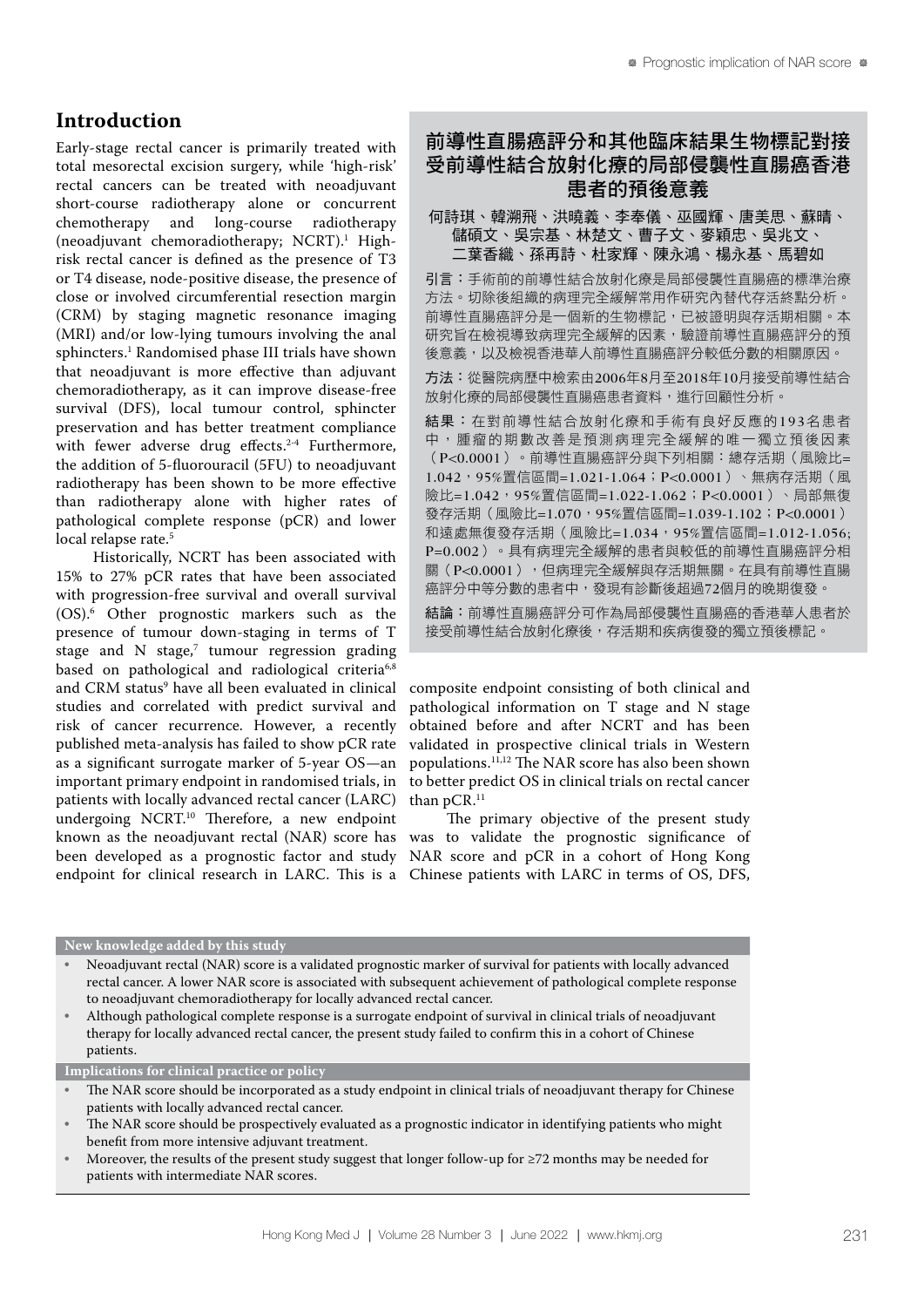locoregional recurrence-free survival (LRFS) and distant recurrence-free survival (DRFS). The second objective was to investigate associations between NAR score (or pCR) and known prognostic factors such as CRM status, tumour location, extramural vascular invasion (EMVI) and other treatmentrelated factors. The third objective was to investigate factors that might predict a lower NAR score.

# **Methods**

The data of patients with LARC who were referred to the local multidisciplinary Lower Gastrointestinal Tumour Board and then underwent NCRT at the Prince of Wales Hospital, Hong Kong, from August 2006 to October 2018 were extracted from hospital records and retrospectively evaluated. Data were also retrieved from the records of the Lower Gastrointestinal Tumour Board meetings and the surgical new case database from the Prince of Wales Hospital.

## **Patient selection**

Eligible patients had histologically confirmed LARC as defined by the presence of T3 or T4 tumour; or node-positive disease, and/or the presence of threatened CRM, and/or low-lying tumours involving the anal sphincters. All eligible patients underwent MRI and whole-body computed tomography (CT) scan staging before and after NCRT. Patients were excluded from the study who had distant metastasis at the time of diagnosis; who were not fit for NCRT or surgery due to poor performance status and/or presence of serious medical co-morbidities; or who had not completed the full course of NCRT.

## **Outline of oncological treatment, surgery, magnetic resonance imaging and pathological examination**

All treatment decisions were jointly made by the Lower Gastrointestinal Tumour Board. At baseline, all patients underwent MRI staging and also systemic staging with contrast CT scan and/or positron emission tomography–CT imaging. Magnetic resonance imaging staging was determined by MRI radiologists and reported in a standardised format that contained information on T stage and N stage, presence of EMVI, CRM status and tumour regression grade response criteria.<sup>13</sup> For patients with MRI reports which did not contain the relevant data, the MRI scans were assessed retrospectively in order to obtain the study information.

All patients were treated according to the institutional radiotherapy protocol at the Prince of Wales Hospital, as represented by a long-course pelvic radiotherapy up to a total dose of 45 Gy at 1.8 Gy per day, five fractions per week for 5 weeks with boost 5.4 Gy at 1.8 Gy per day for three fractions.

The majority of patients received concurrent chemotherapy with bolus intravenous 5FU and leucovorin that were given at week 1 and week 5 of radiotherapy, followed by adjuvant chemotherapy with 5FU and leucovorin or oxaliplatin-based chemotherapy.14 Some patients also received neoadjuvant (modified) FOLFOXIRI regimen followed by concurrent capecitabine during pelvic radiotherapy as part of a prospective clinical trial.15 All patients underwent total mesorectal excision surgery with curative intent, and pathologists at the New Territories East Cluster–affiliated hospitals performed pathological examination on all the resected surgical specimens. The presence of pCR was defined as the resolution of all tumour cells in all resected tissues including the lymph nodes.

## **Collection of clinical and radiological data**

The following data were collected: age, sex, location of tumour from anal verge (defined as the endoscopic distance from anal verge as 'low' [0-5 cm], 'mid' [5-10 cm], 'high' [>10 cm]), tumour histology, neoadjuvant and adjuvant chemotherapy and the overall TNM (tumour, node, and metastasis) stage, as defined by the American Joint Committee on Cancer, 8th version. The date at histological diagnosis, cancer progression, locoregional and/or distant recurrence and the date of last follow-up examination or death were collected.

Pre- and post-treatment MRI data were collected: T stage (T2, T3 or T4), N stage (node positive or node negative), CRM (non-involved margin is defined as ≥2 mm; involved margin is defined as <2 mm from the anticipated surgical margin). The presence of EMVI was determined in the MRI scans of 152 patients.

#### **Calculation of neoadjuvant rectal score**

The NAR score was calculated according to the Valentini's nomograms for survival based on the following formula<sup>16</sup>:

$$
NAR = \frac{[5pN-3(cT-pT)+12]^2}{9.61},
$$

where  $cT =$  clinical T stage before NRCT;  $pN =$ pathological nodal stage after NCRT and surgery; and pT = pathological T stage after NCRT and surgery.

The relationship between NAR scores and clinical outcome were analysed with NAR score as a continuous variable (24 discrete scores by the nomograms)16 or in groups based on previous studies.12,17 The NAR scores were grouped as: 'low' (NAR score <8), 'intermediate' (NAR score 8-16), and 'high' (NAR score >16), as previously published in the National Surgical Adjuvant Breast and Bowel Project 'R-04' trial, $^{11}$  or in quartiles according to the 'FORWARC' study.17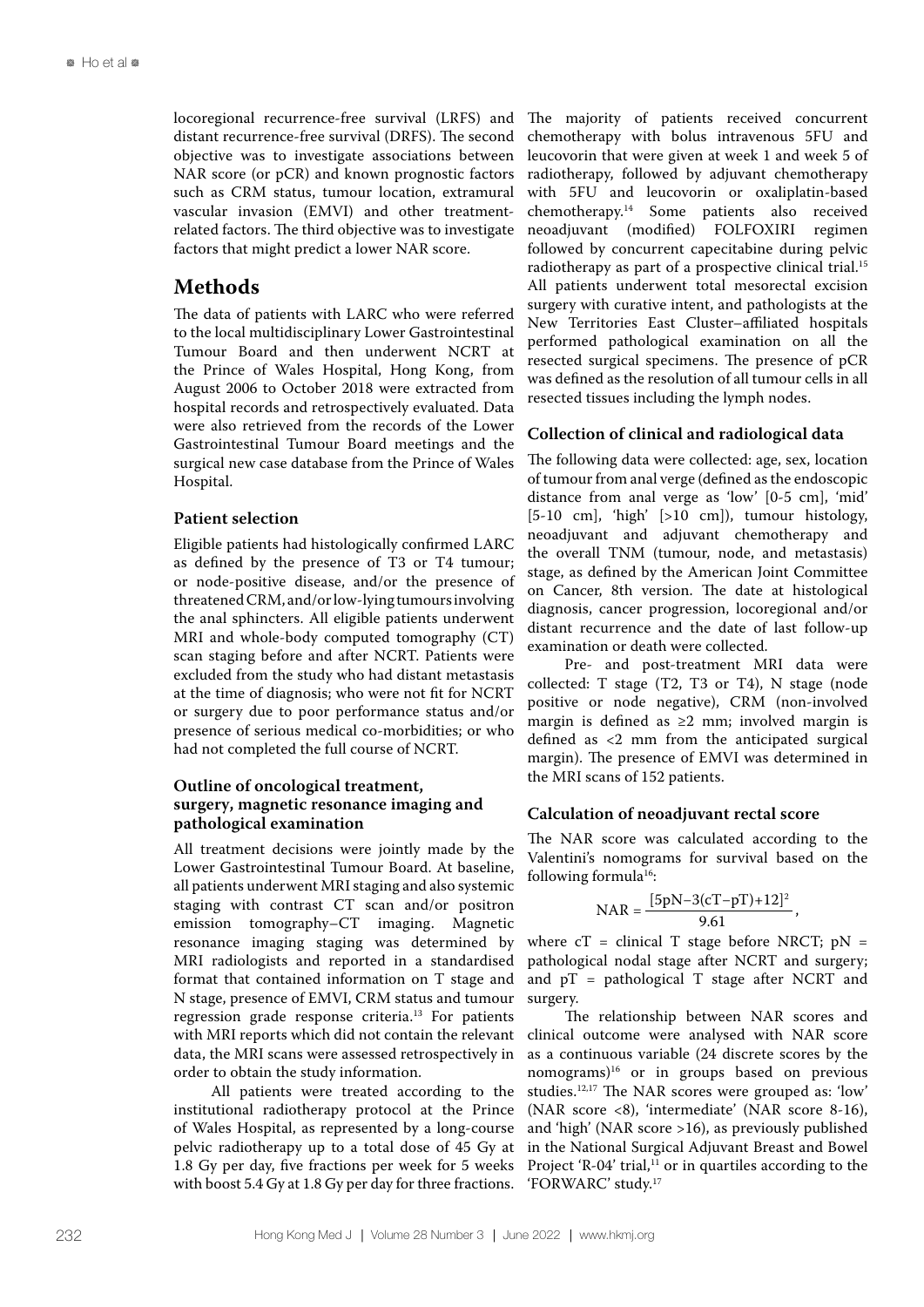### **Statistical analysis**

Overall survival was defined from the time of diagnosis to the time of death from any cause. Survival time will be censored at the last date the patient is known to be alive. Disease-free survival was defined from the time of diagnosis of rectal cancer to the time of disease recurrence and death from any cause. Locoregional recurrence-free survival was measured from the date of diagnosis to the date of locoregional recurrence and death from any cause. Distant recurrence-free survival was measured from the date of diagnosis to the date of distant metastasis and death from any cause.

Statistical analysis was performed using the SPSS (Window version 26; IBM Corp, Armonk [NY], United States). The Chi squared or Fisher's exact test was used for analysing categorical variables, *t* test for continuous variables and logistic regression was used to analyse the relationship between continuous variables and disease recurrence. Time-to-event endpoints include OS, DFS, LRFS and DRFS were estimated using the Kaplan–Meier method and compared using the log-rank test. Cox proportional hazards model was used to evaluate any interaction between time-to-event endpoints and important covariates. The multivariable Cox regression with stepwise selection method was used to study NAR score and other prognostic factors. A value of P<0.05 was considered significant. The correlation between pCR and important covariates was obtained by using logistic regression. The odds ratio and the corresponding 95% confidence interval (CI) will be given.

# **Results**

A total of 209 patients were found to be eligible, 16 of whom had suboptimal response to NCRT as defined by one or more of the following factors: persistently positive CRM, absence of significant tumour regression on MRI, or frank radiological progression (Fig 1). These patients were treated with consolidation chemotherapy after NCRT and of whom eight patients responded and underwent surgery with curative intent. The characteristics of the remaining 193 patients who had optimal response after NCRT had a mean age of 62 years, with a male and female ratio of 2.94:1 (Table 1). The median follow-up duration for all patients was 47.7 months (range, 42.7-53.5).

## **Prognostic significance of the neoadjuvant rectal score–survival rates**

When the NAR score was analysed as 24 discrete scores by Valentini's nomograms, $16$  it was found to be associated with OS (hazard ratio [HR]=1.042, 95% CI=1.021-1.064; P<0.0001), DFS (HR=1.042, 95% CI=1.022-1.062; P<0.0001), LRFS (HR=1.070, 95% CI=1.039-1.102; P<0.0001) and DRFS (HR=1.034, 95% CI=1.012-1.056; P=0.002).

To evaluate the effect of NAR score on survival rates, patients were arbitrarily divided into three groups according to NAR score: low (score <8; n=50), intermediate (score 8-16; n=99) and high (score >16; n=44) [Table 2]. There was a significant difference among the OS curves of low, intermediate, and high NAR score groups (P=0.004, Fig 2). Similarly, there was a significant difference among the DFS rates of the low, intermediate, and high NAR score groups (P<0.0001, Fig 3). The DFS was lower for the intermediate NAR score group than for the low NAR score group (HR=4.50, 95% CI=1.35-14.95; P=0.014), whereas the risk of progression was higher for the high NAR score group than for the low NAR score group (HR=8.14, 95% CI=2.40-27.65; P=0.001).

There was a significant difference among the LRFS rates of the low, intermediate, and high NAR score groups as shown in Figure 4 (P=0.002). Similarly, as shown in Figure 5, the DRFS rates of the three NAR score groups showed a statistical difference (P=0.013). The intermediate NAR score group had a lower DRFS than the low NAR score group (HR=4.04, 95% CI=1.21-13.50; P=0.023), while the high NAR score group had a higher risk

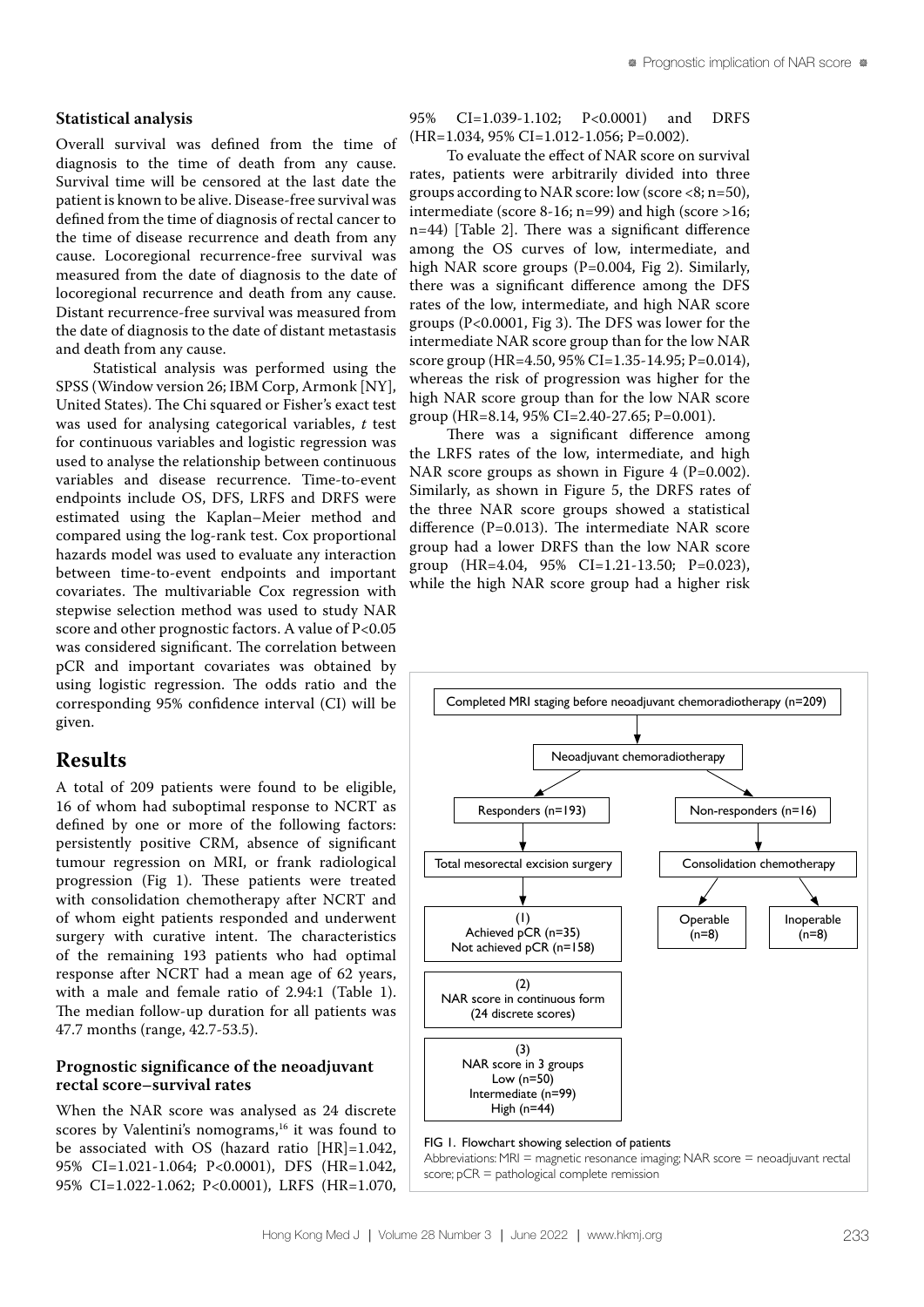TABLE 1. Patient characteristics and associations between clinical factors and the rate of pCR in 193 patients who underwent neoadjuvant chemoradiotherapy and total mesorectal excision surgery

| Variable                | No. of<br>patients<br>$(n=193)$ | <b>Patients</b><br>without pCR<br>$(n=158, 82%)$ | <b>Patients with</b><br>pCR (n=35,<br>18%) | P value*    | <b>OR</b> | 95% CI for OR | $P$ value <sup>t</sup> |
|-------------------------|---------------------------------|--------------------------------------------------|--------------------------------------------|-------------|-----------|---------------|------------------------|
| Age, mean, y            |                                 | 62.04                                            | 62.51                                      | $0.762^{+}$ | 1.007     | 0.963-1.052   | 0.761                  |
| Sex                     |                                 |                                                  |                                            |             |           |               |                        |
| Male                    | 144                             | 120                                              | 24                                         | 0.364       | 1.447     | 0.649-3.226   | 0.366                  |
| Female                  | 49                              | 38                                               | 11                                         |             |           |               |                        |
| Tumour location         |                                 |                                                  |                                            |             |           |               |                        |
| Upper rectum            | 9                               | $\overline{7}$                                   | $\overline{2}$                             | 0.933       | 0.994     | 0.524-1.885   | 0.985                  |
| Middle rectum           | 103                             | 85                                               | 18                                         |             |           |               |                        |
| Lower rectum            | 81                              | 66                                               | 15                                         |             |           |               |                        |
| MRI T staging           |                                 |                                                  |                                            |             |           |               |                        |
| T <sub>2</sub>          | 5                               | 3                                                | $\overline{2}$                             | 0.291       | 0.627     | 0.249-1.577   | 0.321                  |
| T <sub>3</sub>          | 154                             | 126                                              | 28                                         |             |           |               |                        |
| T <sub>4</sub>          | 34                              | 29                                               | 5                                          |             |           |               |                        |
| MRI N staging           |                                 |                                                  |                                            |             |           |               |                        |
| Positive                | 160                             | 134                                              | 26                                         | 0.135       | 0.517     | 0.216-1.240   | 0.139                  |
| Negative                | 33                              | 24                                               | 9                                          |             |           |               |                        |
| MRI tumour down-staging |                                 |                                                  |                                            |             |           |               |                        |
| Yes                     | 156                             | 121                                              | 35                                         | < 0.0001    |           |               |                        |
| <b>No</b>               | 37                              | 37                                               | 0                                          |             |           |               |                        |
| MRI EMVI ( $n=152$ )    |                                 |                                                  |                                            |             |           |               |                        |
| Positive                | 72                              | 59                                               | 13                                         | 0.497       | 0.759     | 0.342-1.685   | 0.489                  |
| Negative                | 80                              | 62                                               | 18                                         |             |           |               |                        |
| <b>MRI CRM involved</b> |                                 |                                                  |                                            |             |           |               |                        |
| Yes                     | 124                             | 103                                              | 21                                         | 0.562       | 0.801     | 0.378-1.698   | 0.563                  |
| No                      | 69                              | 55                                               | 14                                         |             |           |               |                        |

Abbreviations: 95% CI = 95% confidence interval; CRM = circumferential resection margin; EMVI = extramural vascular invasion;  $MRI$  = magnetic resonance imaging;  $OR =$  odds ratio;  $pCR =$  pathological complete remission

P value by Chi squared test/Fisher's exact test for categorical variables or t test for continuous variables

† P value by Cox regression

‡ P value by *t* test





Abbreviations: censored = death from any cause;  $HIGH$  = high NAR score >16; INT = intermediate NAR score 8-16; LOW = low NAR score <8; NAR = neoadjuvant rectal score

of distant recurrence than the low NAR score group (HR=5.65, 95% CI=1.61-19.84; P=0.007).

# **Multivariate analysis of neoadjuvant rectal score and other prognostic factors**

The NAR score was an independent prognostic factor for OS, DFS, LRFS and DRFS, irrespective of whether NAR score was analysed as a continuous variable or in groups of low, intermediate, and high NAR score (Tables 3 and 4). Other prognostic markers, such as age and MRI T stage, were predictive of OS, DFS and DRFS. The MRI tumour down-staging after NCRT was an independent prognostic factor for OS, DFS and LRFS. This study further evaluated the prognostic factors that might predict a low NAR score in subgroups of patients after NCRT. Of all the prognostic factors evaluated, only pCR was associated with a lower NAR score (NAR score ≤8 or >8) [Table 5].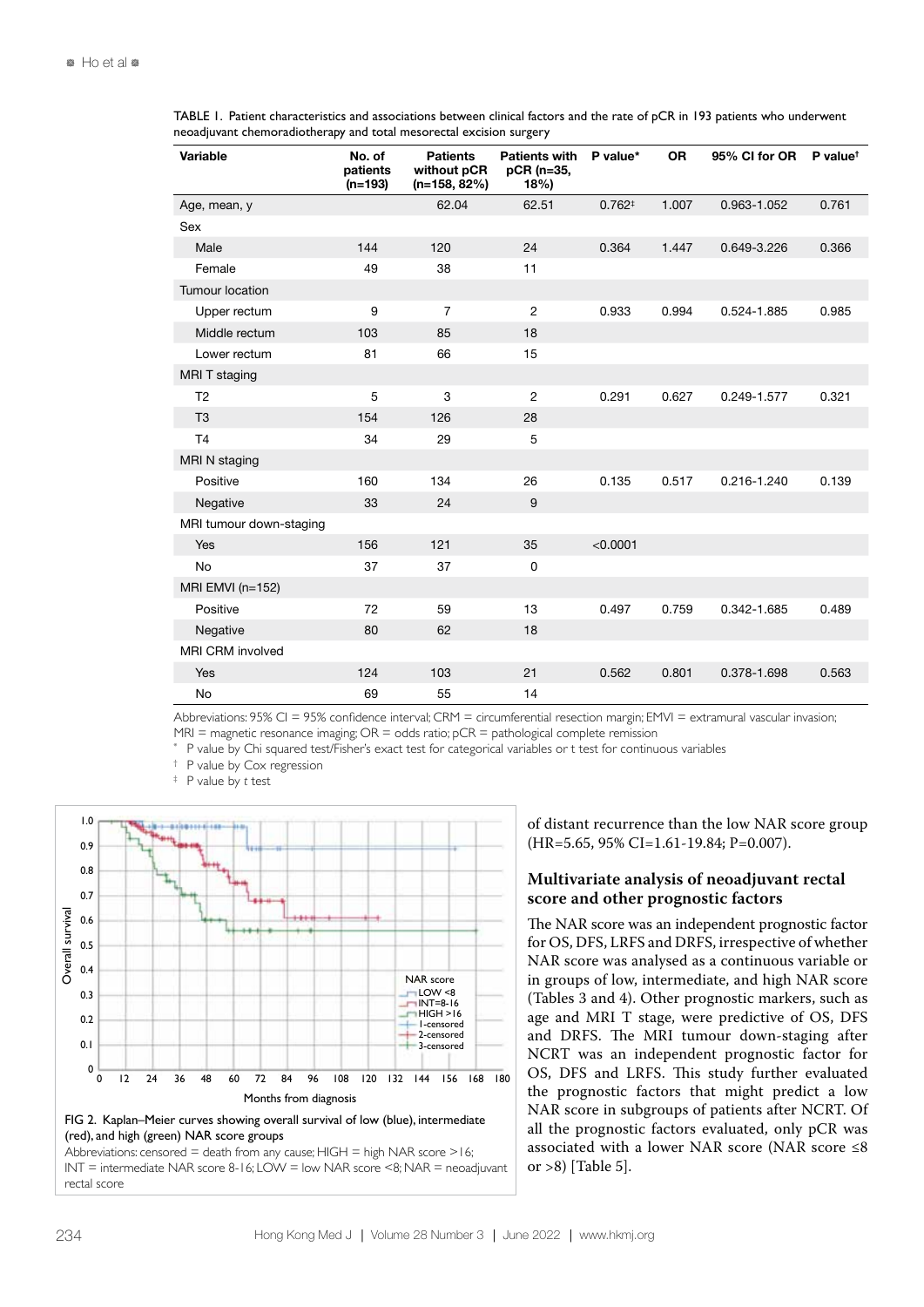| Outcome     | <b>NAR score</b> | No. of<br>patients | 1-Year<br>rates | 3-Year<br>rates | 5-Year<br>rates | P value* | <b>HR</b> | 95% CI for<br>HR.        | $P$ value <sup>t</sup>   |
|-------------|------------------|--------------------|-----------------|-----------------|-----------------|----------|-----------|--------------------------|--------------------------|
| <b>OS</b>   |                  |                    |                 |                 |                 | 0.004    | 2.50      | 1.50-4.17                | < 0.0001                 |
|             | Low              | 50                 | 100.0           | 97.8            | 97.8            |          | 1         | $\overline{\phantom{a}}$ | $\overline{\phantom{a}}$ |
|             | Intermediate     | 99                 | 100.0           | 90.3            | 75.2            |          | 4.45      | 1.03-19.19               | 0.045                    |
|             | High             | 44                 | 97.7            | 73.2            | 56.0            |          | 9.12      | 2.10-39.66               | 0.003                    |
| <b>DFS</b>  |                  |                    |                 |                 |                 | < 0.0001 | 2.36      | 1.52-3.67                | < 0.0001                 |
|             | Low              | 50                 | 98.0            | 93.3            | 93.3            |          | 1         |                          |                          |
|             | Intermediate     | 99                 | 90.9            | 79.4            | 73.7            |          | 4.50      | 1.35-14.95               | 0.014                    |
|             | High             | 44                 | 93.0            | 57.1            | 57.1            |          | 8.14      | 2.40-27.65               | 0.001                    |
| <b>LRFS</b> |                  |                    |                 |                 |                 | 0.002    | 4.02      | 1.73-9.34                | 0.001                    |
|             | Low              | 50                 | 100.0           | 100.0           | 100.0           |          |           |                          | $\blacksquare$           |
|             | Intermediate     | 99                 | 98.0            | 92.2            | 92.2            |          | 32439     | -                        | 0.912                    |
|             | High             | 44                 | 93.0            | 77.6            | 77.6            |          | 88295     |                          | 0.902                    |
| <b>DRFS</b> |                  |                    |                 |                 |                 | 0.013    | 1.98      | 1.24-3.16                | 0.005                    |
|             | Low              | 50                 | 98.0            | 93.3            | 93.3            |          | 1         | ۰                        | $\overline{\phantom{a}}$ |
|             | Intermediate     | 99                 | 90.9            | 79.9            | 73.6            |          | 4.04      | 1.21-13.50               | 0.023                    |
|             | High             | 44                 | 97.6            | 70.9            | 67.4            |          | 5.65      | 1.61-19.84               | 0.007                    |

TABLE 2. Survival analysis with patients stratified into three groups according to NAR score: low (<8); intermediate (8-16); and high (>16)

Abbreviations: 95% CI = 95% confidence interval; DFS = disease-free survival; DRFS = distant recurrence-free survival; HR = hazard ratio; LRFS = locoregional recurrence-free survival; OS = overall survival

P value by log-rank test

† P value by Cox regression

# **Prognostic factors that predict pathological complete response after neoadjuvant chemoradiotherapy**

In the 193 patients who had pCR to NCRT and surgery, MRI tumour down-staging was the only prognostic factor which was associated with the rate of pCR (P<0.0001) [Table 1].

# **Discussion**

In the present study, NAR score was found to be a more power prognostic factor than pCR. Furthermore, patients who achieved pCR post NCRT tend to have lower NAR scores. Furthermore, the results of the present study indicate significant differences in the rates of OS, DFS, LRFS and DRFS among patients with low, intermediate, and high NAR scores in a Hong Kong Chinese population, which is consistent with observations from a study in Western populations.12 Several interesting observations can be made in the survival rates among the low, intermediate, and high NAR score groups. The DFS and DRFS curves of the intermediate and high NAR score groups (Figs 3 and 5) crossed over around the 1-year mark, demonstrating that survival of the intermediate group was initially inferior to the high NAR score group. This trend might be explained by an imbalance in the sample size of patients were in the intermediate NAR score group



FIG 3. Kaplan–Meier curves showing disease-free survival of low (blue), intermediate (red), and high (green) NAR score groups Abbreviations: censored  $=$  disease progression or death from any cause;  $HIGH = high$ 

NAR score  $>16$ ; INT = intermediate NAR score 8-16; LOW = low NAR score <8; NAR = neoadjuvant rectal score

(n=99) compared with the high NAR score group (n=44) [Fig 1]. The recurrence rate in the low NAR score group reached a plateau at around 3 years, whereas in the intermediate NAR score group, late recurrences (especially distant recurrence) could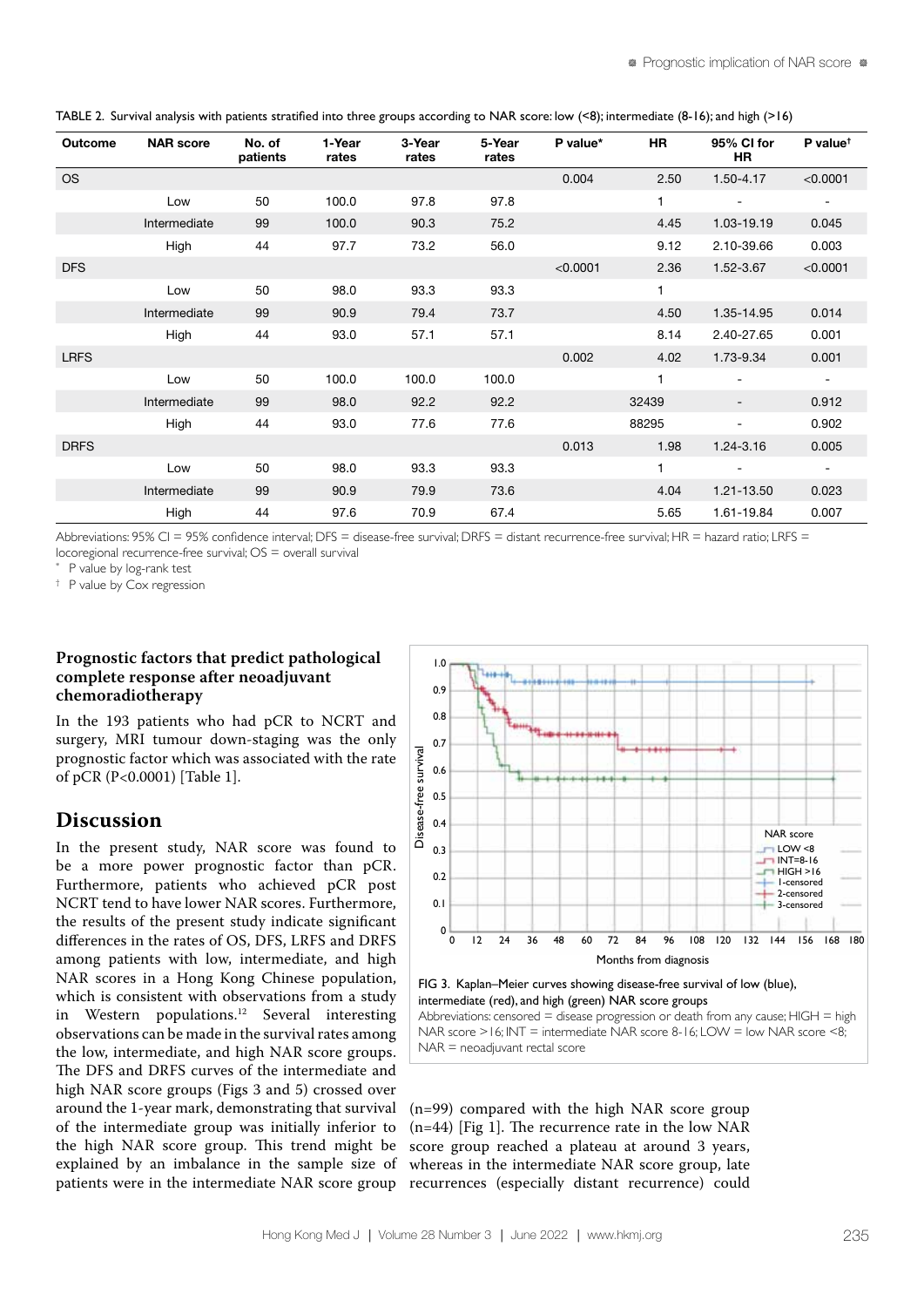

FIG 4. Kaplan–Meier curves showing locoregional recurrence-free survival of low (blue), intermediate (red), and high (green) NAR score groups

Abbreviations: censored = locoregional recurrence or death from any cause;  $HIGH$  = high NAR score >16; INT = intermediate NAR score 8-16; LOW = low NAR score  $<$ 8; NAR = neoadjuvant rectal score



FIG 5. Kaplan–Meier curves showing distant recurrence-free survival low (blue), intermediate (red), and high (green) NAR score groups

Abbreviations: censored  $=$  distant recurrence or death from any cause; HIGH  $=$  high NAR score >16; INT = intermediate NAR score 8-16; LOW = low NAR score <8;  $NAR =$  neoadjuvant rectal score

> occur well over 72 months after diagnosis. Therefore, this study suggests that longer follow-up duration for a period beyond 72 months may be needed for the intermediate NAR score group. This is in contrast to the recommendation in the European Society

of Medical Oncology guideline which suggests a follow-up duration of up to 60 months. $^{18}$ 

In this study, the NAR score (not pCR) was found to be an independent prognostic marker for survival and disease recurrence. It is possible that NAR score could better reflect the magnitude and dynamics of tumour regression over time, whereas pCR could give only dichotomised results observed at a single time-point after surgery.

There are several limitations to this retrospective study. The sample size was relatively small and there was an imbalance in the number of patients in the intermediate NAR score group compared with the other groups (Fig 1). Given the prognostic significance of MRI EMVI in LARC,<sup>19</sup> this study included this endpoint in the multivariate analysis. However, the MRI EMVI status could not be retrieved for some patients, especially those who had MRI imaging >5 years ago when this information was not captured at the time of imaging. Furthermore, the MRI N stage was only reported as either 'positive' or 'negative' in terms of nodal involvement without specifying the exact number of suspicious nodes. The CRM status and EMVI after NCRT and surgery has been shown in previous studies to affect prognosis and alter postoperative management.<sup>20,21</sup> However, information on these two prognostic factors could not be traced retrospectively, therefore only the pretreatment MRI CRM and MRI EMVI were included in the analysis. Nevertheless, the findings of this study are significant given the multicentre nature and also relatively long follow-up duration. Furthermore, it is consistent with the results of previous studies.<sup>12,17</sup>

Although NAR score is a consistent and validated prognostic marker, its determination relies on the availability of radiological and pathological assessments after surgery. In clinical practice, surgeons and oncologists have to rely heavily on MRI and/or endoscopic findings on assessing response to NRCT when making decisions on operability and preoperative consolidation chemotherapy after NRCT. Nevertheless, the NAR score is useful in the decision-making process with regard to the need for intensifying adjuvant chemotherapy and also length of follow-up duration. A study in Japan showed a benefit in administering adjuvant chemotherapy to patients with low NAR score (<16), but not in those with higher NAR score  $(\geq 16).^{22}$  Further studies are needed to individualise adjuvant chemotherapy for Chinese patients using NAR scores after NCRT for LARC. Other more novel strategies such as personalised drug testing using rectal cancer organoid platforms in studying individual response to NCRT are on the horizon.<sup>23</sup>

# **Conclusion**

The NAR score is an independent prognostic marker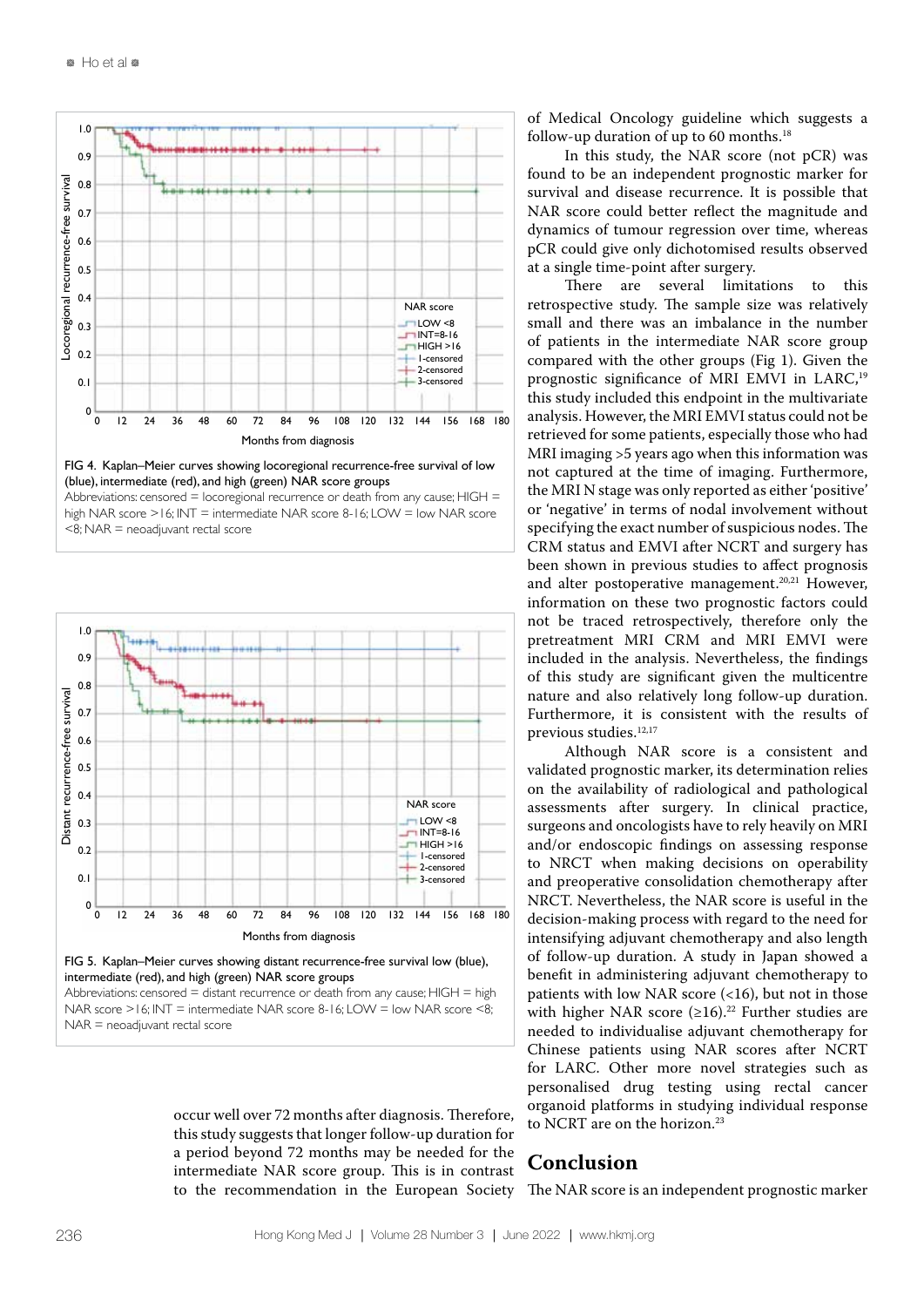| <b>OS</b><br>Factor    |      |                           | <b>DFS</b> |           |                           | <b>LRFS</b> |                          |                           | <b>DRFS</b>              |           |                           |          |
|------------------------|------|---------------------------|------------|-----------|---------------------------|-------------|--------------------------|---------------------------|--------------------------|-----------|---------------------------|----------|
|                        | HR   | 95% CI for P value*<br>ΗR |            | <b>HR</b> | 95% CI for P value*<br>HR |             | <b>HR</b>                | 95% CI for P value*<br>HR |                          | <b>HR</b> | 95% CI for P value*<br>НR |          |
| Age                    | 1.06 | $1.01 - 1.11$             | 0.011      | 1.05      | $1.01 - 1.09$             | 0.024       | $\overline{\phantom{a}}$ | $\overline{\phantom{a}}$  | $\overline{\phantom{a}}$ | 1.04      | $1.00 - 1.09$             | 0.040    |
| MRI T staging          | 2.51 | $1.21 - 5.22$             | 0.014      | 2.50      | $1.32 - 4.75$             | 0.005       | $\overline{\phantom{a}}$ | $\overline{\phantom{a}}$  | $\overline{\phantom{a}}$ | 3.49      | 1.78-6.85                 | < 0.0001 |
| MRI down-staging       | 4.82 | 1.50-15.47                | 0.008      | 3.85      | 1.46-10.15                | 0.006       | 4.43                     | 1.08-18.19                | 0.039                    |           | $\overline{\phantom{a}}$  |          |
| Adjuvant chemotherapy  |      |                           | - 1        | 0.46      | $0.22 - 0.98$             | 0.043       | $\overline{\phantom{a}}$ | $\overline{\phantom{0}}$  |                          |           | $\overline{\phantom{0}}$  | -        |
| NAR score (continuous) | 1.08 | $1.05 - 1.12$             | < 0.0001   | 1.08      | $1.05 - 1.11$             | < 0.0001    | 1.10                     | $1.06 - 1.15$             | $<$ 0.0001               | 1.04      | $1.02 - 1.07$             | < 0.0001 |

Abbreviations: 95% CI = 95% confidence interval; DFS = disease-free survival; DRFS = distant recurrence-free survival; HR = hazard ratio; LRFS = locoregional recurrence-free survival; MRI = magnetic resonance imaging; NAR score = neoadjuvant rectal score; OS = overall survival

P value by Cox regression

TABLE 4. Multivariate analysis of prognostic factors (NAR score in three groups)

| Factor                  | OS   |                           |       | <b>DFS</b> |                                            |       | <b>LRFS</b>            |                                   |                          | <b>DRFS</b> |                           |       |
|-------------------------|------|---------------------------|-------|------------|--------------------------------------------|-------|------------------------|-----------------------------------|--------------------------|-------------|---------------------------|-------|
|                         | HR   | 95% CI for P value*<br>НR |       | <b>HR</b>  | 95% CI for P value* HR<br>НR               |       |                        | 95% CI for P value*<br>НR         |                          | <b>HR</b>   | 95% CI for P value*<br>НR |       |
| Age                     | 1.05 | $1.00 - 1.09$             | 0.029 | 1.04       | $1.01 - 1.08$                              | 0.025 | $\sim$                 | $\overline{\phantom{0}}$          | $\overline{\phantom{a}}$ | 1.05        | $1.00 - 1.09$             | 0.031 |
| MRI T staging           | 2.15 | 1.07-4.35                 | 0.033 | 2.13       | 1.16-3.93                                  | 0.015 | and the company of the | <b>Contract Contract Contract</b> | <b>Contract Contract</b> | 2.70        | 1.41-5.19                 | 0.003 |
| NAR score (in 3 groups) | 2.58 |                           |       |            | $1.53-4.36$ <0.0001 2.43 1.55-3.80 <0.0001 |       | 4.02                   | 1.73-9.34                         | 0.001                    | 2.03        | 1.26-3.27                 | 0.004 |

Abbreviations: 95% CI = 95% confidence interval; DFS = disease-free survival; DRFS = distant recurrence-free survival; HR = hazard ratio; LRFS = locoregional recurrence-free survival; MRI = magnetic resonance imaging; NAR score = neoadjuvant rectal score; OS = overall survival

P value by Cox regression

#### TABLE 5. Prognostic factors that associated with a lower NAR score

| <b>NAR</b> score                     | P value*   |
|--------------------------------------|------------|
| Age $(<$ vs $\geq$ median age)       | 0.485      |
| Sex (female vs male)                 | 0.586      |
| Location (upper, middle, lower)      | 0.734      |
| MRI T staging (T2 and T3 vs T4)      | 0.383      |
| MRI N staging (negative vs positive) | 0.059      |
| MRI CRM (not involved vs involved)   | 0.567      |
| pCR (yes vs no)                      | $<$ 0.0001 |

Abbreviations:  $CRM = circumferential resection margin; MRI =$ magnetic resonance imaging; NAR score = neoadjuvant rectal score; pCR = pathological complete remission

P value by Cox regression

of survival and disease recurrence in a cohort of Hong Kong Chinese patients who received NCRT for LARC.

#### **Author contributions**

Concept or design: BBY Ma, SSK Ho, SSF Hon. Acquisition of data: SSK Ho, SSF Hon, E Hung, JFY Lee, M Tong, C So, S Chu, DCK Ng, D Lam, C Cho, TWC Mak, SSM Ng, K Futaba, J Suen, KF To, AWH Chan, WWK Yeung, BBY Ma.

Analysis or interpretation of data: F Mo, SSK Ho. Drafting of the manuscript: BBY Ma, SSK Ho, SSF Hon. Critical revision of the manuscript for important intellectual content: BBY Ma, SSK Ho, SSF Hon.

All authors had full access to the data, contributed to the study, approved the final version for publication, and take responsibility for its accuracy and integrity.

#### **Conflicts of interest**

All authors have disclosed no conflicts of interest.

#### **Acknowledgement**

This research was presented as a poster and abstract at the ESMO Asia Virtual Congress in 2020.

#### **Funding/support**

This research received no specific grant from any funding agency in the public, commercial, or not-for-profit sectors.

#### **Ethics approval**

This study was approved by the New Territories East Cluster– The Chinese University of Hong Kong (NTEC-CUHK) Ethics Committee (Ref NTEC-2019-0086). The requirement for patient consent was waived by the ethics board owing to the retrospective nature of the study.

#### **References**

1. Johnson D, Li L, Lee KC, et al. Total neoadjuvant therapy for